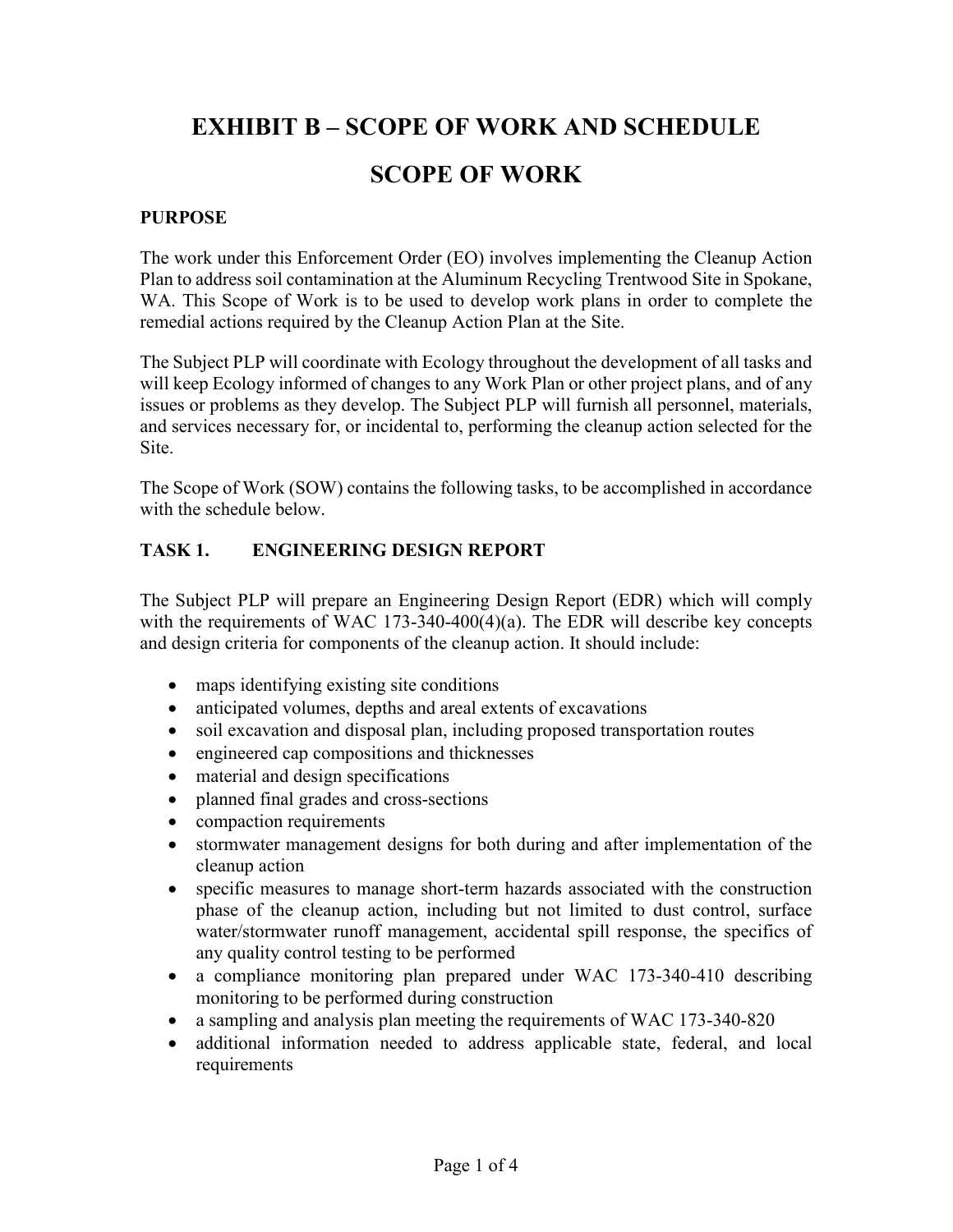In addition, the EDR will include a health and safety plan to be following during the cleanup action. The health and safety plan will conform to WAC 173-340-810 and include emergency information, characteristics of waste, levels of protection, hazard evaluation, and any other applicable site specific information such as working on/near active rail lines. The health and safety plan will also include information pertinent to transport of waste by truck, including any traffic control measures, traffic safety, routes, and securing loads.

The Subject PLP will provide Ecology with an Agency Review Draft EDR. Once Ecology reviews and approves the EDR, it will be considered the Final EDR. The EDR will not be implemented until approved by Ecology. Once approved by Ecology, the Subject PLP will implement the Final EDR according to the schedule contained in this Exhibit.

The Subject PLP will prepare and submit two electronic copies of the Agency Review Draft EDR, one each in Word (.doc) and Adobe (.pdf) formats, to Ecology for review and comment. After incorporating Ecology's comments on the Agency Review Draft EDR and after Ecology approval, the Subject PLP will prepare one copy of the Final EDR and submit it, including one electronic copy each in Word (.doc) and Adobe (.pdf) formats, to Ecology.

### **TASK 2. OPERATIONS AND MAINTENANCE PLAN**

The Subject PLP will develop an Operations and Maintenance (O&M) Plan in accordance with WAC 173-340-400(4)(c) for the engineered cover. It is intended to present procedures to assure ongoing protection to human health and the environment after completion of the remedy. The O&M Plan should include procedures for maintenance of the remedy, any contingency procedures, monitoring and reporting schedules, and persons responsible for tasks. The O&M Plan should also provide for continued implementation of any institutional controls associated with the remedy, such as access controls or signage.

### **TASK 3. SEPA COMPLIANCE**

The Subject PLP will be responsible for complying with the State Environmental Policy Act (SEPA) Rules including preparing and submitting an environmental checklist. If the result of the threshold determination is a determination of significance (DS), the Subject PLP will be responsible for the preparation of Draft and final environmental impact statements. The Subject PLP will assist Ecology with coordinating SEPA public involvement requirements with MTCA public involvement requirements whenever possible, such that public comment periods and meetings or hearings can be held concurrently.

### **TASK 4. PROGRESS REPORTS**

The Subject PLP will complete monthly progress reports in accordance with Section VII.E of the Enforcement Order. They should include:

- A list of activities that have taken place;
- Detailed descriptions of any deviations from required tasks not otherwise documents in project plans or amendment requests;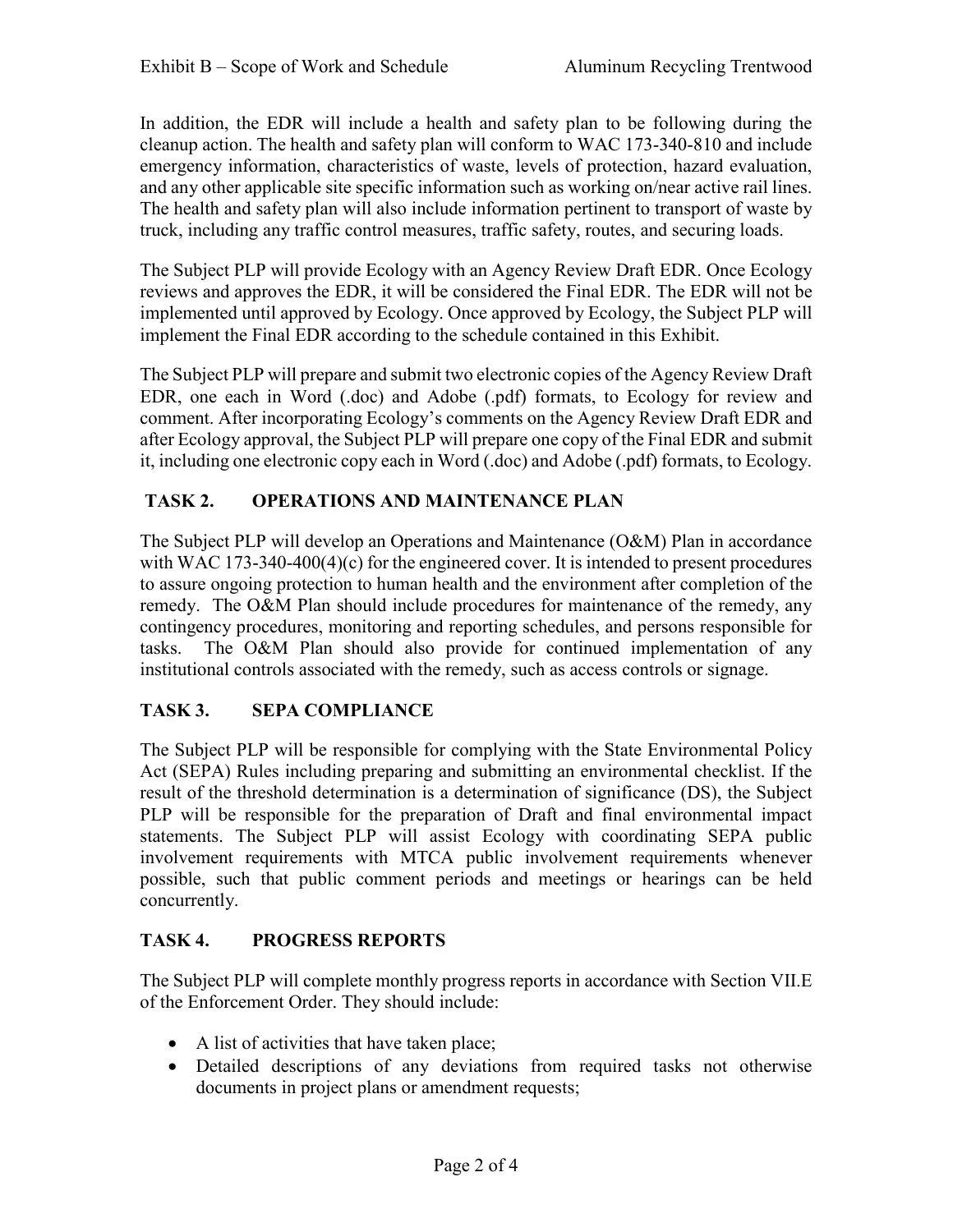- Description of all deviations from this Scope of Work and Schedule for the current month and any planned deviations in the upcoming month;
- For any deviations in schedule, a plan for recovering lost time and maintaining compliance with the schedule;
- All raw data (including laboratory analyses) received during the reporting month; and
- A list of deliverables for the upcoming month if different from the schedule.

#### **TASK 5. CLEANUP ACTION REPORT**

The Subject PLP will submit a draft Cleanup Action Report in accordance with WAC 173- 340-400 no later than 90 days after completion of the cleanup construction, defined as the end of physical work at the site. The Cleanup Action Report will include final representations of the work performed, all laboratory data, any deviations from the EDR, and documentation of institutional controls.